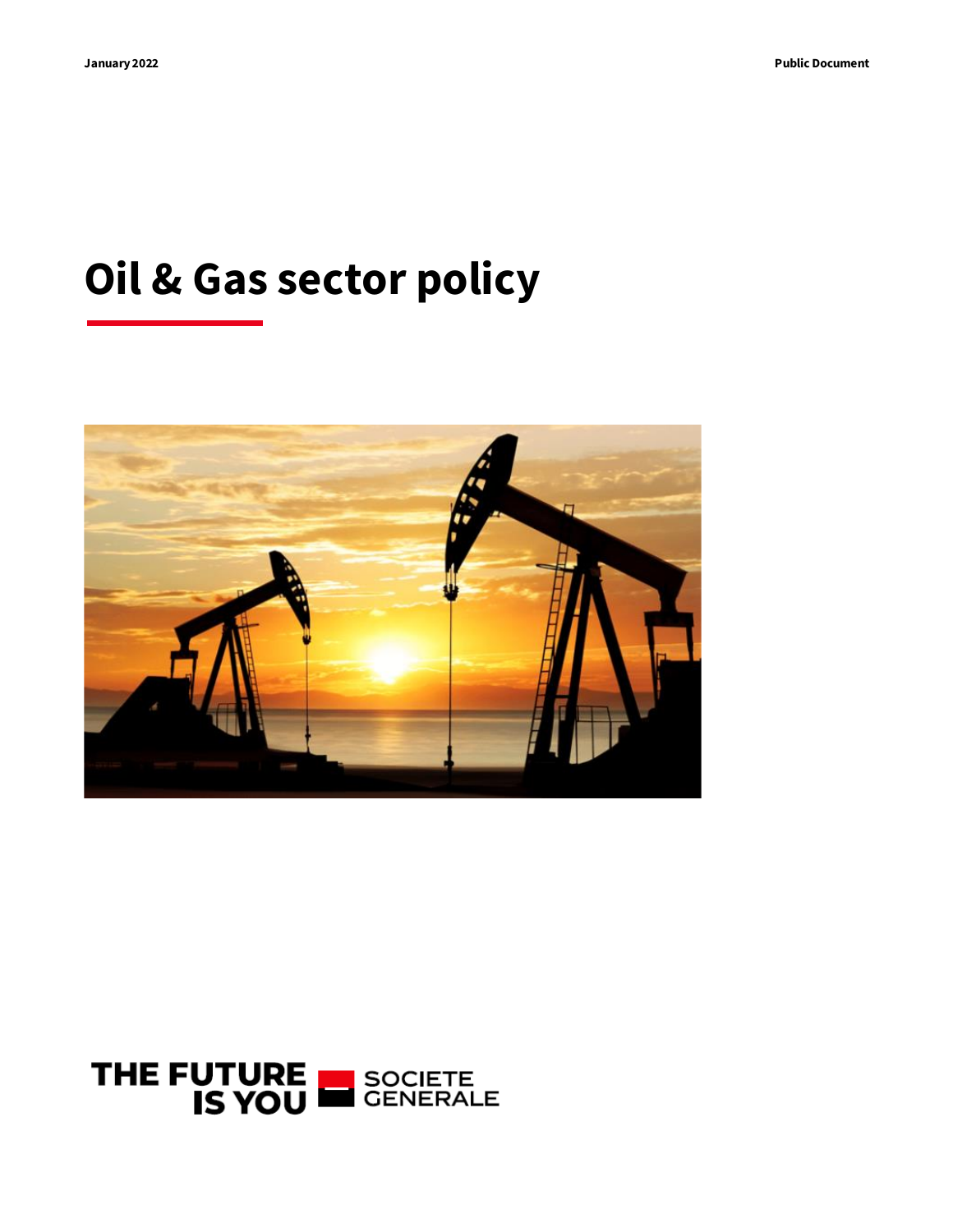# **TABLE OF CONTENTS**

| 1. |  |
|----|--|
| 2. |  |
|    |  |
| 3. |  |
|    |  |
| 5. |  |
|    |  |
|    |  |
|    |  |
| 7. |  |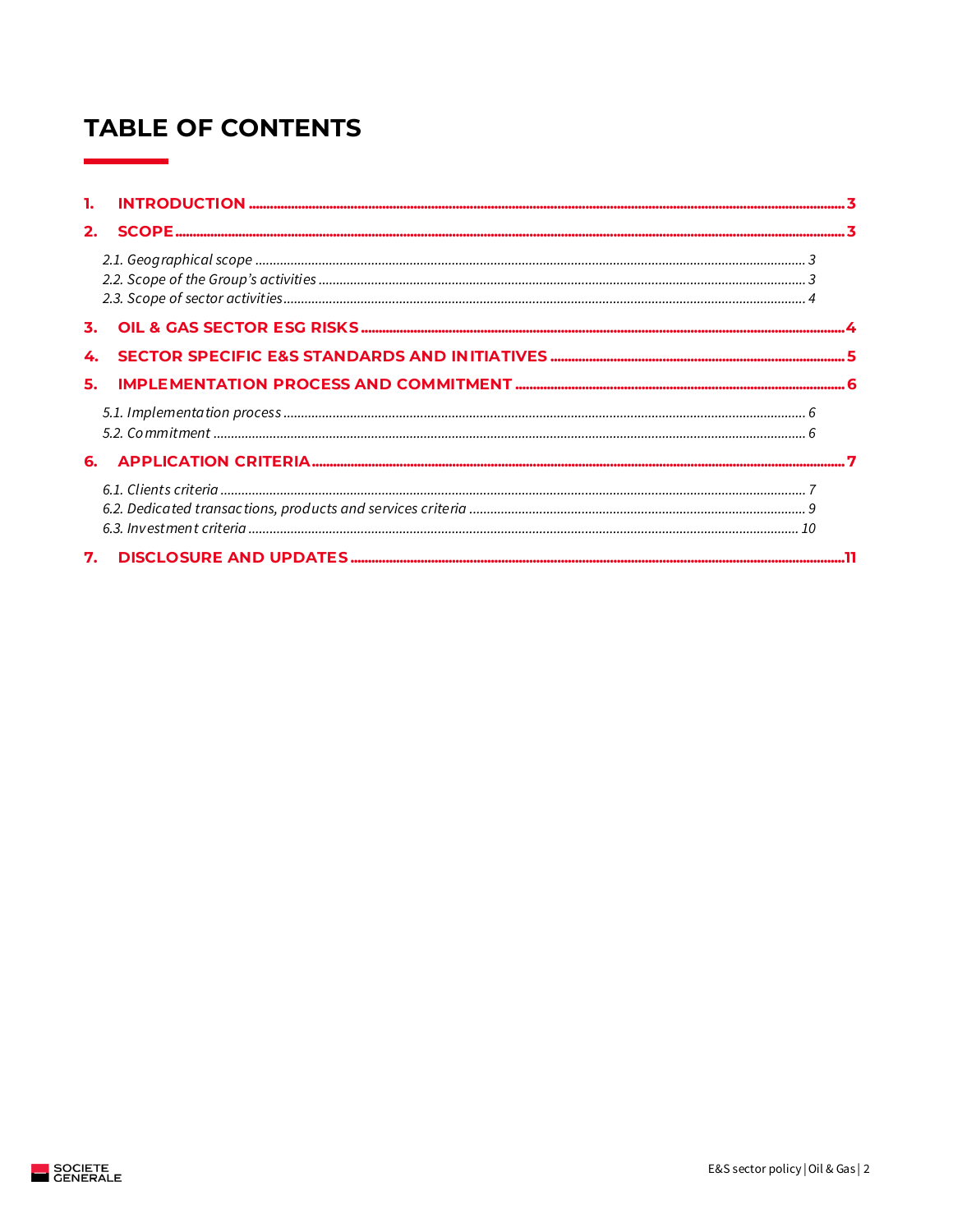### <span id="page-2-0"></span>**1. INTRODUCTION**

In the frame of its Corporate Social Responsibility policy, and as a signatory of the Principles for Responsible Banking, Societe Generale and its subsidiaries (the Group) intends to take into account the environmental, social (E&S) and governance issues associated with all its activities, to better control their impact and promote good practices, with an objective of continuous improvement.

The Group published E&S general principles which define the overall framework of its E&S risk management system for the responsible conduct of its banking and financial activities. Within this framework, transversal statements addressing issues common to all sectors have been developed, as well as sector policies where the Group looks more specifically into certain sectors identified as sensitive from an E&S standpoint and in which it plays an active role. The Oil & Gas sector has been identified as one such sector.

The Group provides a range of banking and financial products and services to the Oil & Gas sector, which is part of the Energy sector value chain. The Group's Energy sector policies seek to identify and manage E&S issues throughout the whole value chain in which the Group is active, from the extraction of energy resources, to transportation, distribution and storage, power and heat production, and end user energy consumption. If necessary, the Group will identify and develop additional sector policies in the future to better address E&S issues within this value chain.

Energy is at the core of the economy and a priority sector for the achievement of the Paris Agreement objectives. The Group recognizes it has a role to play in the transition to a low-carbon economy and supports governments and private sector efforts towards the diversification of energy sources and wider use of renewable energy in markets in which it operates. The Group has joined the [Net Zero Banking Alliance](https://www.unepfi.org/net-zero-banking/) which defines concrete and time-bound actions to align portfolios with an objective of net zero emissions by 2050.

Energy transition challenges are particularly acute for the actors of the Oil & Gas sector. The Group is willing to remain a value-adding partner to its clients and assist them in their transition, while ensuring that such support is provided in a responsible and considered manner. Societe Generale also recognizes that oil and gas activities may take place in complex operating environments, remote locations and countries with weak governance systems. They may also impact local communities and require heightened E&S risk management and due diligence.

This is why the Group aims for the highest E&S standards when considering the provision of banking and financial products and services to the Oil and Gas industry.

## <span id="page-2-1"></span>**2. SCOPE**

### **2.1. Geographical scope**

<span id="page-2-2"></span>The Oil & Gas sector policy is applicable worldwide. The application criteria may take into account the robustness of the countries' governance framework where the assets are located.

### **2.2. Scope of the Group's activities**

<span id="page-2-3"></span>This sector policy applies to all consolidated companies over which the Group exercises exclusive control.

It applies to the following products and services:

• Banking and financial products and services: credit, debt and equity markets, guarantees and advisory activities.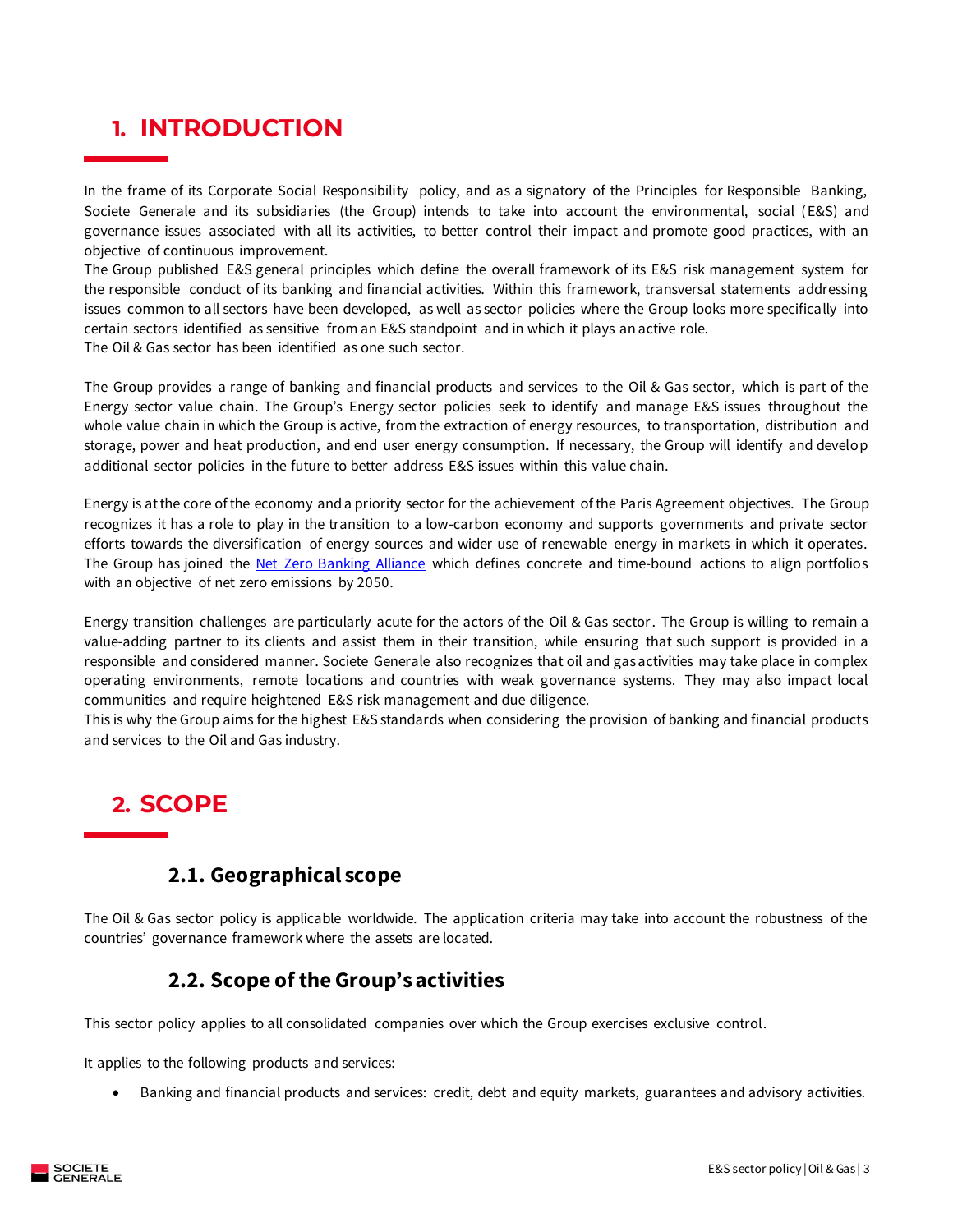• Investment activities of the Group's insurance entities.

### **2.3. Scope of sector activities**

<span id="page-3-0"></span>This sector policy covers the following activities and client companies owning, developing or operating assets related to:

- Oil and gas exploration & drilling or mining (including oil sands).
- Oil and gas field planning, development and operation.
- Oil and gas refining and processing, excluding petrochemical activities.
- Oil and gas transportation, storage and export infrastructures.
- Oil and gas trading activities.

Both conventional and unconventional oil and gas resources, as well as biofuels production, are covered by the sector policy. Financings involving Floating Production Storage and Offloading (FPSO) and Floating Storage Units (FSU) are within the scope of this sector policy. Where relevant, Societe Generale Shipping sector policy also applies.

# <span id="page-3-1"></span>**3. OIL & GAS SECTOR ESG RISKS**

A non-exhaustive list of potential E&S and governance risks considered by Societe Generale in its risk management framework is provided in the E&S general principles.

When evaluating corporates' activity in the Oil & Gas sector, particular attention will be paid to the following risks:

- Impacts on natural habitats, and areas protected for biodiversity or cultural considerations.
- Increased access to previously remote areas (which can result in impacts by third parties such as clearance of forest, or conflict with local communities).
- Air emissions and carbon intensity of the production.
- Reliance on gas flaring as a management strategy for associated gases.
- Methane leakages.
- Water consumption for processing and cooling operations, with potential negative impacts on water flow and/or quality.
- Potential for pollution of ground and surface water.
- Wastewater management.
- Waste management, including discharge of offshore drilling waste.
- Oil spill risks.
- Impact of toxic chemicals.
- Fire and explosion risks.
- Poor health and safety management for workers and/or high accident rates.
- Increased health and safety risks for local communities.
- Impacts on local communities, including resettlement or economic displacement caused by loss of land or assets.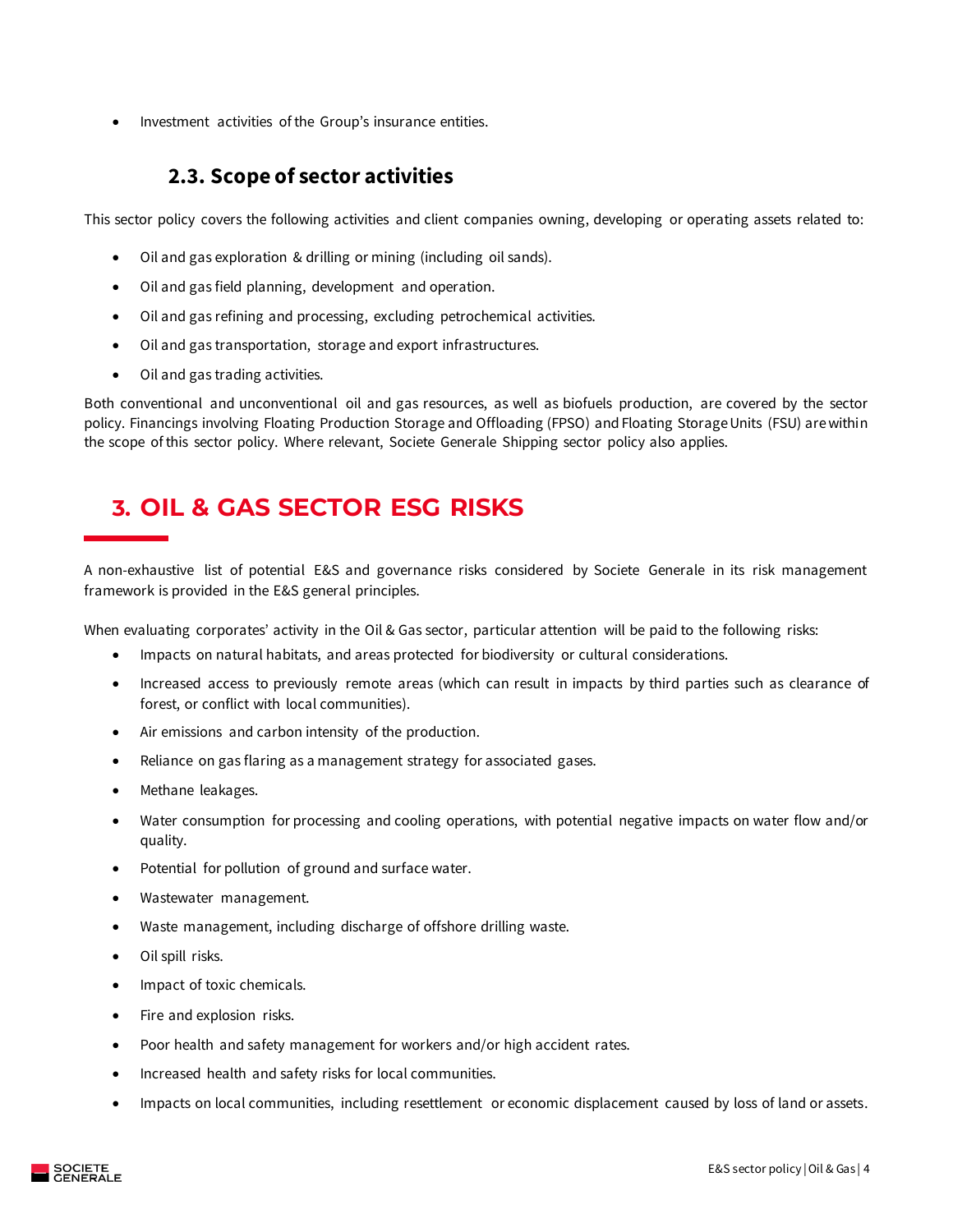- Impacts on indigenous peoples or lands used by indigenous peoples.
- Operations in areas of social conflict and/or deployment of armed forces for security purposes.
- Operations in areas where there is a legacy of tension and in countries with a history of weak regulatory frameworks, lack of transparency or high corruption and/or human rights violations.
- Displacement of food crops and potential impact on the food and feed market prices (biofuels).

In addition, governance risks are managed as part of the Know Your Customer (KYC) and other Compliance processes to guarantee alignment of the Group with applicable laws and regulations, including exclusions based on internationa l sanctions.

# <span id="page-4-0"></span>**4. SECTOR SPECIFIC E&S STANDARDS AND INITIATIVES**

The Group being active worldwide, the E&S laws and regulations its clients have to comply with vary from one country to another or one region to another. The Group requests its clients to comply with the laws and regulations of each relevant country or region while encouraging them to apply the following E&S standards and initiatives.

A number of institutions, business associations of the Oil & Gas industry, and other civil society organizations have developed standards and initiatives addressing the E&S impacts resulting from the sector activities. The standards and initiatives listed below provide guidance for Societe Generale E&S assessment framework in the Oil & Gas sector:

- **E&S management**
	- o the [IFC Performance Standards](https://www.ifc.org/wps/wcm/connect/Topics_Ext_Content/IFC_External_Corporate_Site/Sustainability-At-IFC/Policies-Standards/Performance-Standards) and [World Bank Group Environmental, Health and Safety Guidelines](https://www.ifc.org/wps/wcm/connect/topics_ext_content/ifc_external_corporate_site/sustainability-at-ifc/policies-standards/ehs-guidelines/) applicable to the Oil & Gas sector.
	- o the International Energy Agency [Golden Rules for a Golden Age of Gas](http://www.worldenergyoutlook.org/goldenrules/#d.en.27023) (2012).
	- o the good practice guidance of the International Petroleum Industry Environmental Conservation [Association](http://www.ipieca.org/) (IPIECA) and of th[e International Association of Oil and Gas Producers](https://www.iogp.org/) (IOGP).
- **Climate impact**
	- o the [Oil and Gas Climate Initiative](http://oilandgasclimateinitiative.com/) (OGCI).
	- o the [Climate and Clean Air Coalition \(CCAC\) Oil and Gas Methane Partnership.](http://www.ccacoalition.org/en/activity/ccac-oil-gas-methane-partnership)
	- o the **CDP** Climate Change Program.
	- o the European Union [Fuel Quality Directive 2009/30/EC.](http://eur-lex.europa.eu/LexUriServ/LexUriServ.do?uri=OJ:L:2009:140:0088:0113:EN:PDF)
- **Human Rights** th[e Voluntary Principles on Security and Human Rights](http://www.voluntaryprinciples.org/) (2000), th[e UN Declaration on the Rights](http://www.un.org/esa/socdev/unpfii/documents/DRIPS_en.pdf)  [of Indigenous People](http://www.un.org/esa/socdev/unpfii/documents/DRIPS_en.pdf) (2008)
- **Transparency** the **Extractive Industries Transparency Initiative** (EITI).
- Gas Flaring the [Global Gas Flaring Reduction Partnership](http://www.worldbank.org/en/programs/gasflaringreduction) (GGFR) and th[e Zero Routine Flaring by 2030](http://www.worldbank.org/en/programs/zero-routine-flaring-by-2030) led by the World Bank.
- **Emergency Response** For maritime operations, the IMO Convention on Oil Pollution Preparedness, Response [and Co-operation](https://www.imo.org/en/About/Conventions/Pages/International-Convention-on-Oil-Pollution-Preparedness,-Response-and-Co-operation-(OPRC).aspx) (OPRC, 1990).
- **Marine Pollution** the 2003 amendment to Annex 1 of the [International Convention for the Prevention of](https://www.imo.org/en/About/Conventions/Pages/International-Convention-for-the-Prevention-of-Pollution-from-Ships-(MARPOL).aspx)  [Pollution from Ships](https://www.imo.org/en/About/Conventions/Pages/International-Convention-for-the-Prevention-of-Pollution-from-Ships-(MARPOL).aspx) (MARPOL) concerning the prevention of pollution by oil, and remaining criteria of the MARPOL Convention when applicable. The [Convention for the Protection of the Marine Environment of the North-](https://www.ospar.org/convention/text)[East Atlantic](https://www.ospar.org/convention/text) (OSPAR Convention).

New regulations and voluntary standards will be developed in the future. The Group will closely follow these developments, use them as references in implementing its Oil & Gas sector policy and update it if necessary.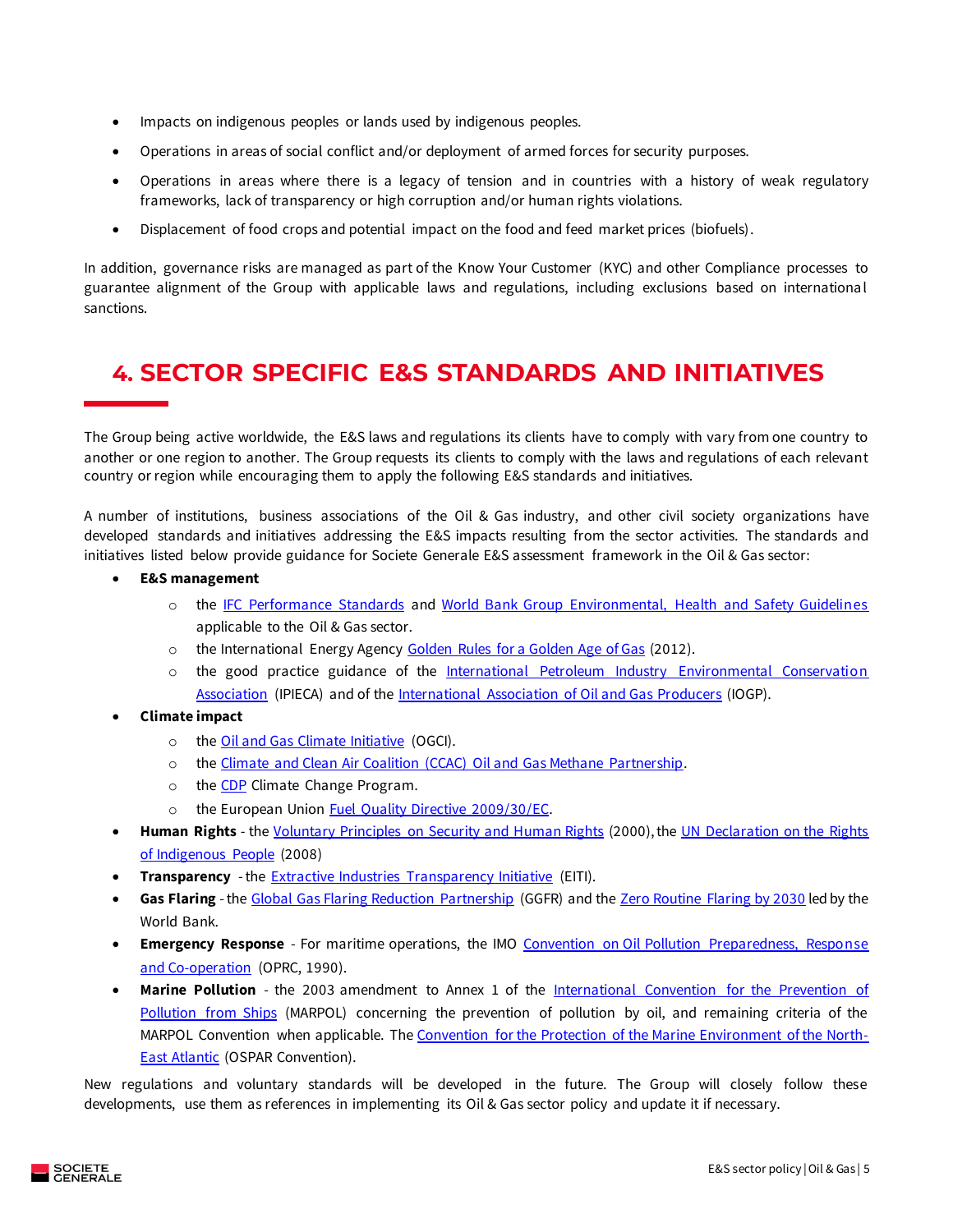# <span id="page-5-0"></span>**5. IMPLEMENTATION PROCESS AND COMMITMENT**

### **5.1. Implementation process**

<span id="page-5-1"></span>While it is incumbent on the corporates the Group is linked with to manage the E&S risks associated with their operations and to comply with the applicable laws and regulations, it is important to the Group to evaluate the consistency of its activities with its E&S commitments.

The E&S general principles set out the main features and implementation processes of the Group's E&S risk management system. The Group's decisions are based on public information or information made available by the client. The Group shall make its reasonable endeavors to ensure the quality and reliability of this information but accepts no liability whatsoever in connection with any such information.

Three types of application criteria have been defined.

The **E&S exclusion criteria** are intended to exclude certain types of corporates, dedicated transactions or services or financial products from the Group's activities.

The **E&S priority evaluation criteria** are criteria for which a specific and systematic answer is requested as part of the evaluation process. For client's evaluation, if the criteria are not fulfilled, a positive evolution from the company current practices is expected in a limited and reasonable timeframe and can be formalized through action plans or contract clauses. For dedicated transactions on projects, alignment with the criteria is expected as part of the project development; for dedicated advisory services ahead of a project's development, the client's commitment to develop the project according to these criteria is evaluated.

The **other E&S evaluation criteria** aim to identify the other risk factors of the sector, that will also be considered as part of the evaluation, and also to specify the best practices that the Group wishes to encourage.

### **5.2. Commitment**

<span id="page-5-2"></span>The results of the evaluation in regard to the different criteria will provide evidence for decision-making process to the Group. The Group will work with clients within the implementation scope who meet or aim at meeting the applicable E&S criteria.

During the E&S review of the Oil & Gas sector clients, if a client is found to be failing a criterion of the Policy, a dialogue will be engaged aiming at finding ways to improve the situation through a time bound process.

In case of disagreement between the Group's first and second lines of defense and/or lasting discrepancy between a client policy and the Group's policy, the issue will be examined by the Group Responsible Commitment Committee<sup>1</sup>. The Group will take appropriate measures if its E&S criteria are not met, or if the client does not aim at meeting them.

The Group may refuse to provide banking or financial products or services to certain corporates or refuse to be involved in certain transactions as a result of this evaluation, even if the exclusion criteria defined in this sector policy are not applicable. The Group may also require additional actions or engage in an additional due diligence process before concluding on the acceptability of a client or a transaction.

<sup>&</sup>lt;sup>1</sup> See Glossary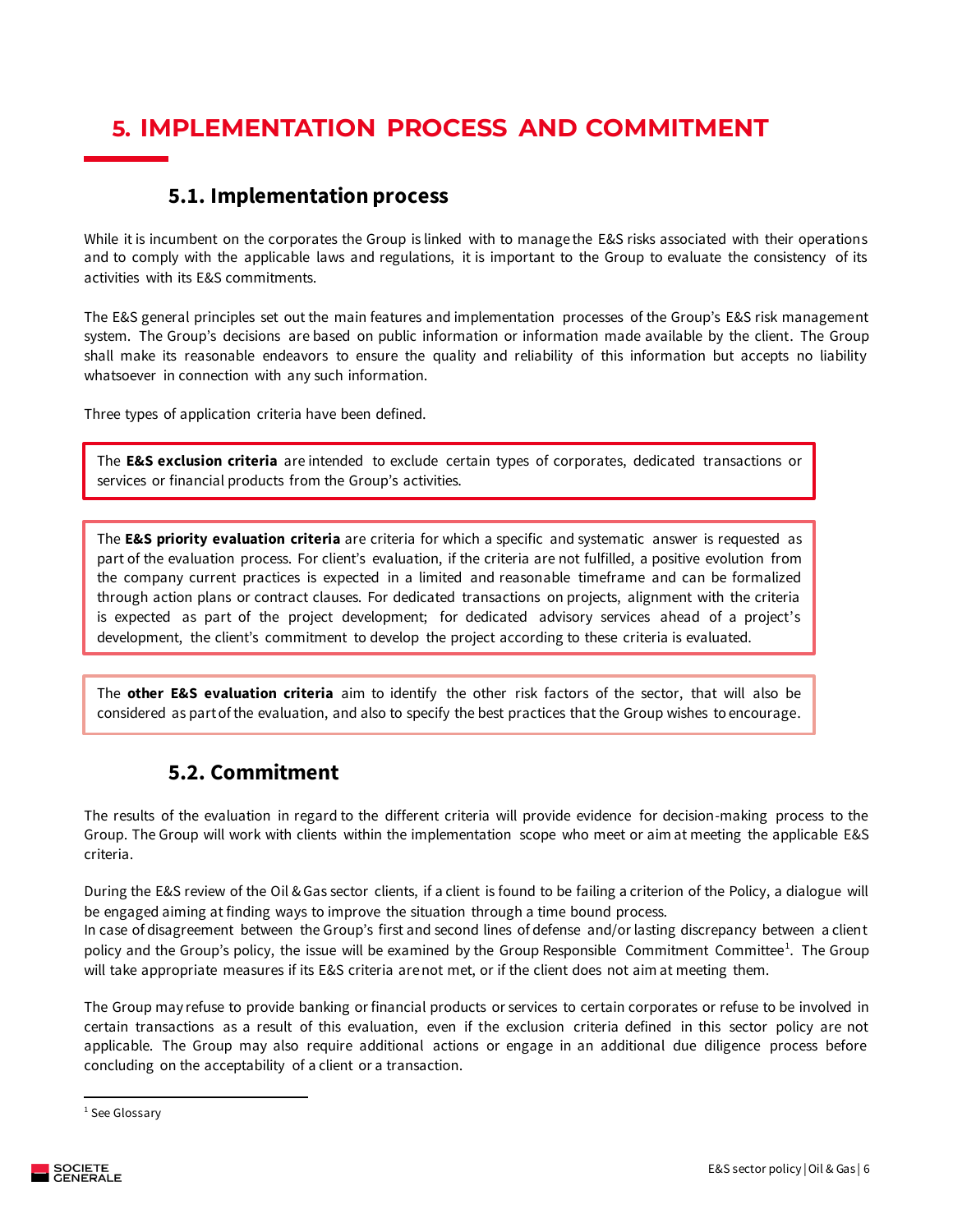In particular, the review of clients and transactions of the Oil & Gas sector is also guided by the long-term commitment made by the Group to align its portfolios with a climate scenario, which was reinforced when joining the Net Zero Banking Alliance. This commitment has led the Group to set an objective to reduce its upstream Oil & Gas financing by 10% by 2025 compared to 2019 (also see the annual [Group Climate Disclosure report\)](https://www.societegenerale.com/sites/default/files/documents/2020-10/climate-disclosure-report-20201027.pdf). For its investment portfolio, Societe Generale Assurances is also committed to reduce its exposure to upstream Oil & Gas by 10% by 2025 relative to 2019.

# <span id="page-6-0"></span>**6. APPLICATION CRITERIA**

Based on the analysis of the initiatives listed in Section 4. and of best practices of multilaterals and other financial institutions, the Group has defined the following E&S criteria which are incorporated into its decision-making process when considering provision of banking and financial products and services in the Oil & Gas sector.

In addition:

- Client companies with biofuel activities (and related dedicated transactions, products and services) may fall in the scope of Societe Generale Industrial agriculture and forestry sectors policy.
- Client companies with shipping activities (and related dedicated transactions, products and services) fall in the scope of Societe Generale Shipping sector policy.
- Client companies with coal to liquids activities fall in the scope of Societe Generale Thermal Coal sector policy.

<span id="page-6-1"></span>Applicable criteria of these sector policies will be used in addition to the criteria listed below.

### **6.1. Clients criteria**

#### **Exclusion criteria**

The Group will not provide new financial products or services to:

- Any exploration and production company for which the following resources represent more than 30% of its production<sup>2</sup>.
- Any diversified company for which exploration and production of the following resources represent more than  $30\%$  of its revenues<sup>3</sup>:
	- o Arctic oil,
	- o Ecuadorian Amazon oil,
	- o Oil sands or other extra heavy oil,
	- o Shale oil or gas.

#### Priority criteria

When conducting a corporate E&S assessment of a client owning, developing or operating assets in this sector, the Group considers the following criteria:

• Whether the client company has E&S risks management measures in place, commensurate to its impacts, and addressing in particular:

 $2$  For companies involved in multiple categories, the cumulative involvement will be considered

<sup>&</sup>lt;sup>3</sup> For companies involved in multiple categories, the cumulative involvement will be considered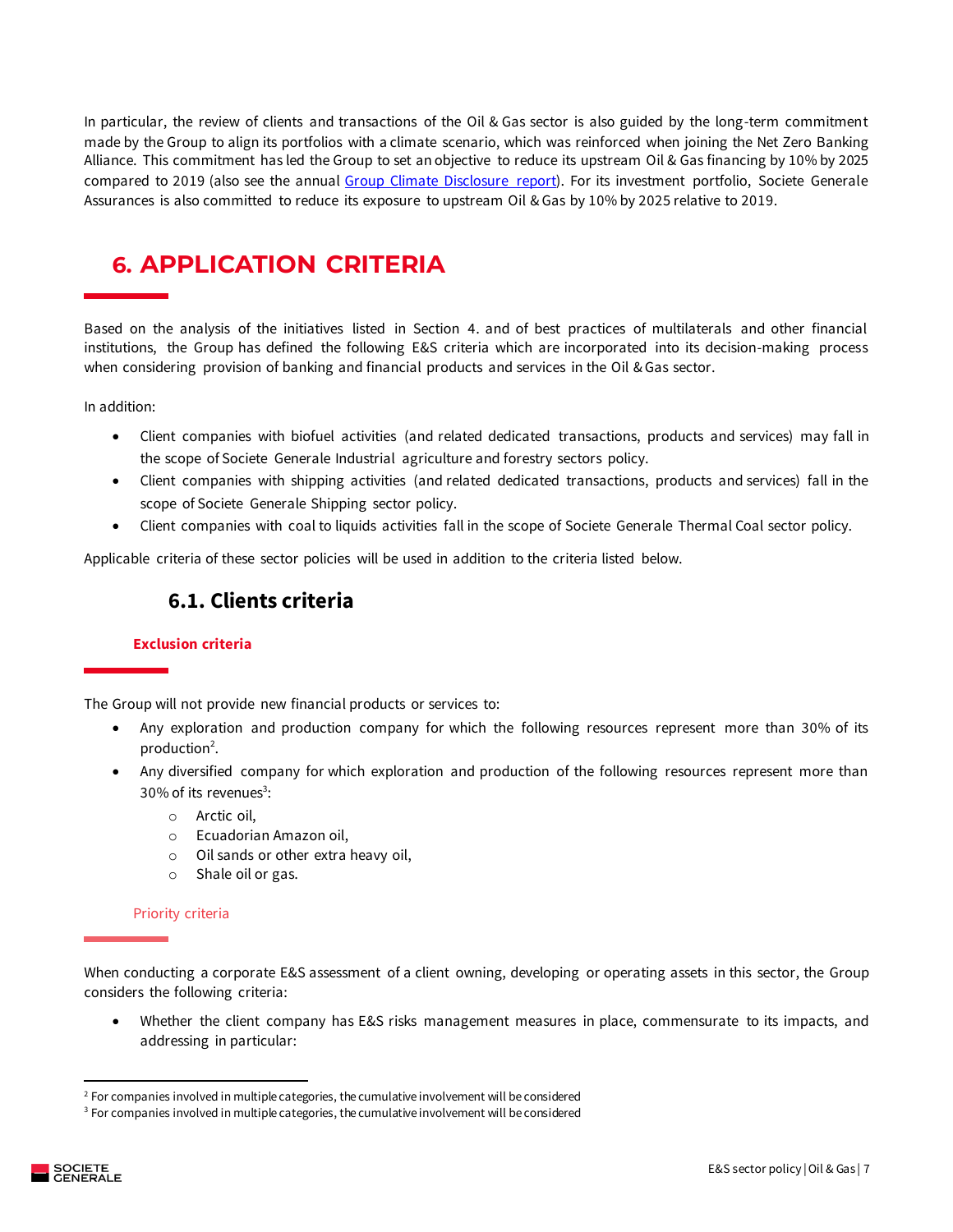- o Health and safety.
- o Impacts on biodiversity.
- $\circ$  Impacts on human rights, with specific consideration of labour rights, as defined in the International Labor Organization (ILO) Conventions, and, where applicable, management of impacts on indigenous people.
- o Engagement with local stakeholders.
- Whether the client company monitors and discloses the direct greenhouse gases emissions generated by its activities in the scope of the policy, taking into account the availability of the information for non-operated assets.
- When operating facilities, whether the client company has a methane leak detection and management program.
- When operating facilities in the upstream Oil & Gas sector, whether the client company has a plan to minimize its reliance on venting and flaring practices.
- When involved in upstream operations involving fracking in shale reservoir types, whether the client company has implemented best E&S practices addressing the main issues identified in the International Energy Agency "Golden Rules" as applicable.
- When operating in conflict-affected and high-risk areas, whether the client company has implemented measures to ensure responsible management of the relationships with public or private security forces.

#### Other criteria

When conducting a corporate E&S assessment of a client owning, developing or operating assets, the Group also considers the following criteria:

- Whether the client company publishes company-level information on environmental and social performance.
- Whether the client company has made climate commitments and in particular, whether it has set a methane intensity target<sup>4</sup>.
- When operating facilities in the upstream Oil & Gas sector, whether the client company has made a commitment to eliminate legacy routine flaring as soon as possible and no later than 2030 in accordance with the World Bank zero routine flaring initiative.
- When operating in conflict-affected and high-risk areas, whether the client company discloses material payments to local governments and authorities (including taxes, royalties or license fees), taking into account confidentiality undertakings.

Societe Generale encourages its clients to join best practice initiatives of the Oil & Gas sector for E&S risk management, such as:

- The EITI to support transparency and good governance.
- The Voluntary Principles on Security and Human Rights.
- The IPIECA.
- The OGCI.

<sup>4</sup> Relying, for instance on the methodology developed by OGCI.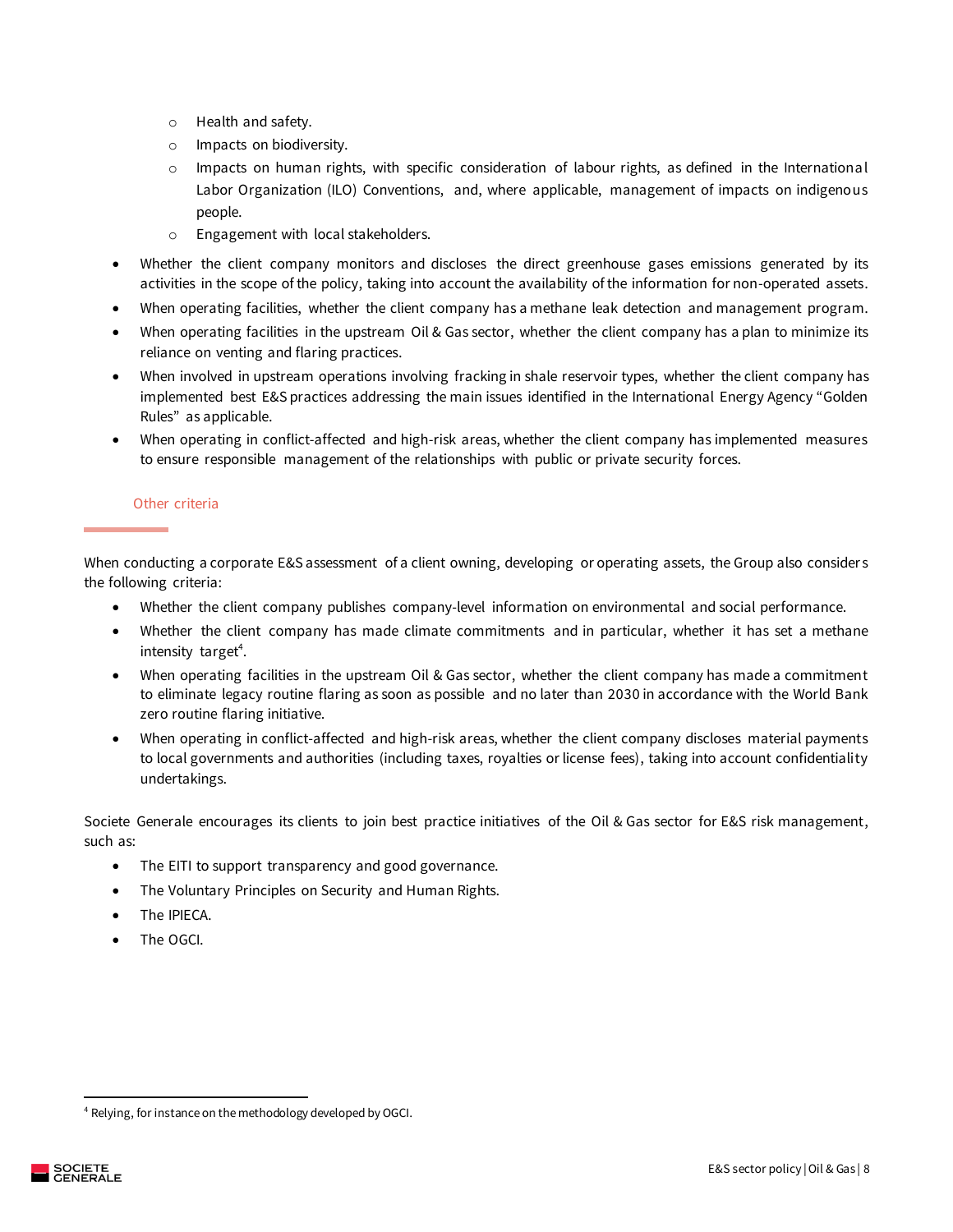### **6.2. Dedicated transactions, products and services criteria**

#### <span id="page-8-0"></span>**Exclusion criteria**

The Group will not provide dedicated financial transactions, products and services when the underlying activities are:

- Exploration, production or trading of:
	- o Arctic oil
	- o Ecuadorian Amazon oil.
	- o Oil from oil sands, or other extra heavy oil.
- Infrastructures or other assets exclusively dedicated to the transport, storage and processing of Arctic oil, Ecuadorian Amazon oil or oil from oil sands or other extra heavy oil.
- Exploration and production of shale oil or gas.
- Greenfield projects or significant expansions of LNG production or exportation located in North America (Canada and USA $)^5$ .
- Trading of LNG cargo transporting LNG from North America into France.
- Production of first-generation biofuels.
- Development, construction or expansion of upstream oil and gas operations located within a UNESCO World Heritage Site, a Ramsar site, a nationally protected area (IUCN categories I-IV) or a site of the Alliance for Zero Extinction.
- Any oil and gas operation with material adverse impacts on the Outstanding Universal Value of a UNESCO World Heritage Site.

#### Priority criteria

When conducting an E&S assessment of a dedicated transaction, product or service in this sector, the Group considers the following criteria:

#### **E&S risk management**

• For projects located outside high income OECD countries, whether the applicable IFC Performance Standards and World Bank Group EHS Guidelines are complied with.

#### **Environmental impacts**

- Whether a site-specific methane leak detection and management plan has been defined for:
	- o New developments in the upstream Oil & Gas sector.
	- o Long distance gas transmission pipelines.
	- o LNG facilities.
- For the development of new oil fields, whether a No routine flaring plan has been defined.
- For facilities in the upstream oil sector, whether existing assets have time-bound plans to eliminate routine flaring.

 $5$  After completion of the projects for which the Group is mandated.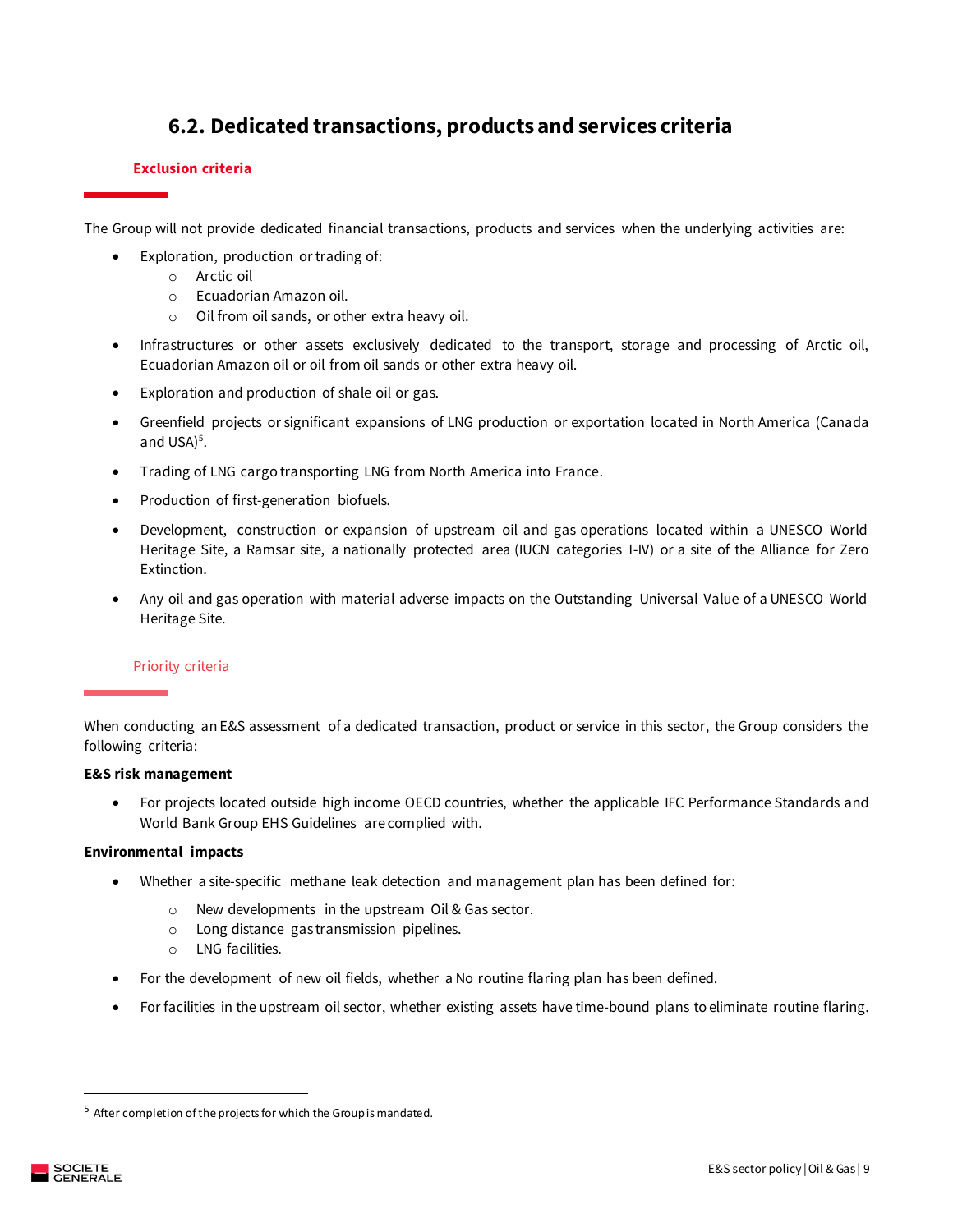- When the activities associated with the transaction or service are located within, or with potential material impacts on Key Biodiversity Areas or protected areas, whether a third-party assessment of the potential impacts on biodiversity and related ecosystem services has been carried out. The assessment will have demonstrated that:
	- $\circ$  The client is implementing a mitigation strategy which prioritizes efforts to prevent or avoid adverse impacts to biodiversity, then to minimize and reduce those effects, to repair or restore them, and finally to offset or compensate them, with a view to achieving no net loss, and preferably gain, of biodiversity.
	- $\circ$  Adequate consultation of local population and other stakeholders, where relevant.

For activities located within, or with potential material impacts on a protected area, if the exclusion criteria are not triggered, evidence is provided that the development is legally permitted and consistent with any regulatory management plans for such area.

#### **Social impacts**

- Whether a health and safety management plan has been developed.
- For projects located outside high income OECD countries and where security forces are used for the project, whether the client operates in compliance with IFC Performance Standard 4.
- Whether local stakeholders' engagement is developed and if necessary, a process of Informed Consultation and Participation (ICP).
- For transactions falling in the scope of the Equator Principles, where indigenous peoples are affected and in the special circumstances prescribed by IFC Performance Standard 7, whether their Free, Prior and Informed Consent (FPIC) is obtained in due time.
- For projects located outside high income OECD countries, whether material payments to local governments (including taxes, royalties or license fees) are disclosed in accordance with local regulations or other applicable regulations. Where such regulations are not applicable, sponsors or clients are encouraged to disclose voluntarily such information and support transparency initiatives such as the EITI.

The Group applies the **Equator Principles** to the transactions and services falling in the scope of this initiative. The criteria above are applied in conjunction with, or addition to the underlying standards of this initiative.

### **6.3. Investment criteria**

#### <span id="page-9-0"></span>**Exclusion criteria**

The Group's entities investing assets will exclude from their direct investments companies which revenues are linked to the exploration and production of oil sands, Arctic oil or gas, or shale oil or gas $6$ :

- for more than 10% for existing investments.
- for more than 5% for new investments.

 $6$  For companies involved in multiple categories, the cumulative involvement will be considered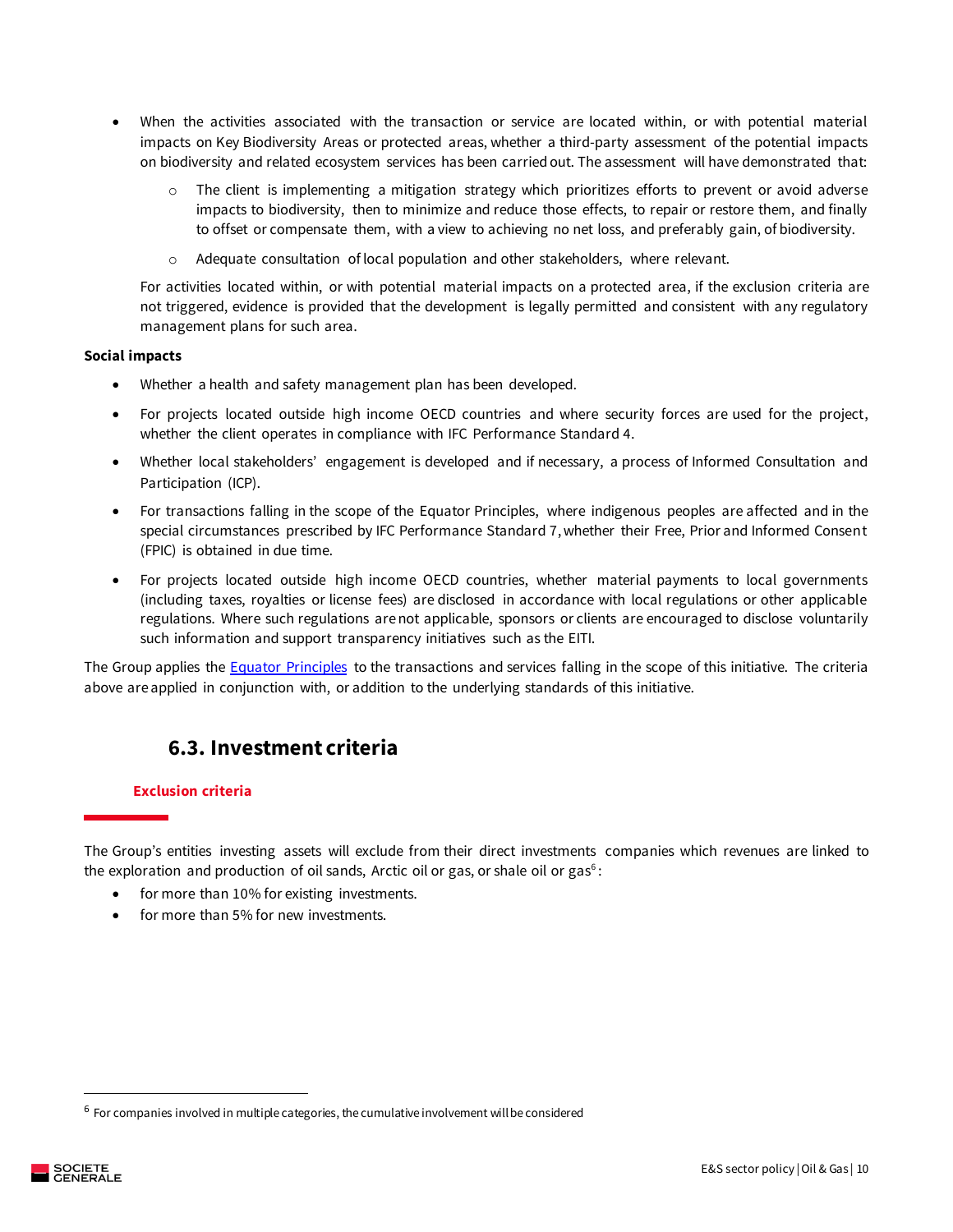# <span id="page-10-0"></span>**7. DISCLOSURE AND UPDATES**

This sector policy is applicable from the date of its publication to all services provided therefrom, with exceptions for preexisting business commitments or opportunities at an advanced stage of negotiation.

This sector policy may evolve in time, in accordance with legislative or regulatory evolutions and as a result of the discussions between the Group and its various stakeholders. Therefore, the Group reserves the right to modify this sector policy at any time. Updated versions will be posted on the Group's website, where the E&S general principles and the E&S transversal statements and other sector policies are also available. This document cannot be interpreted as a contractual commitment.

This sector policy has been established in French and in English. The English version is a free translation.